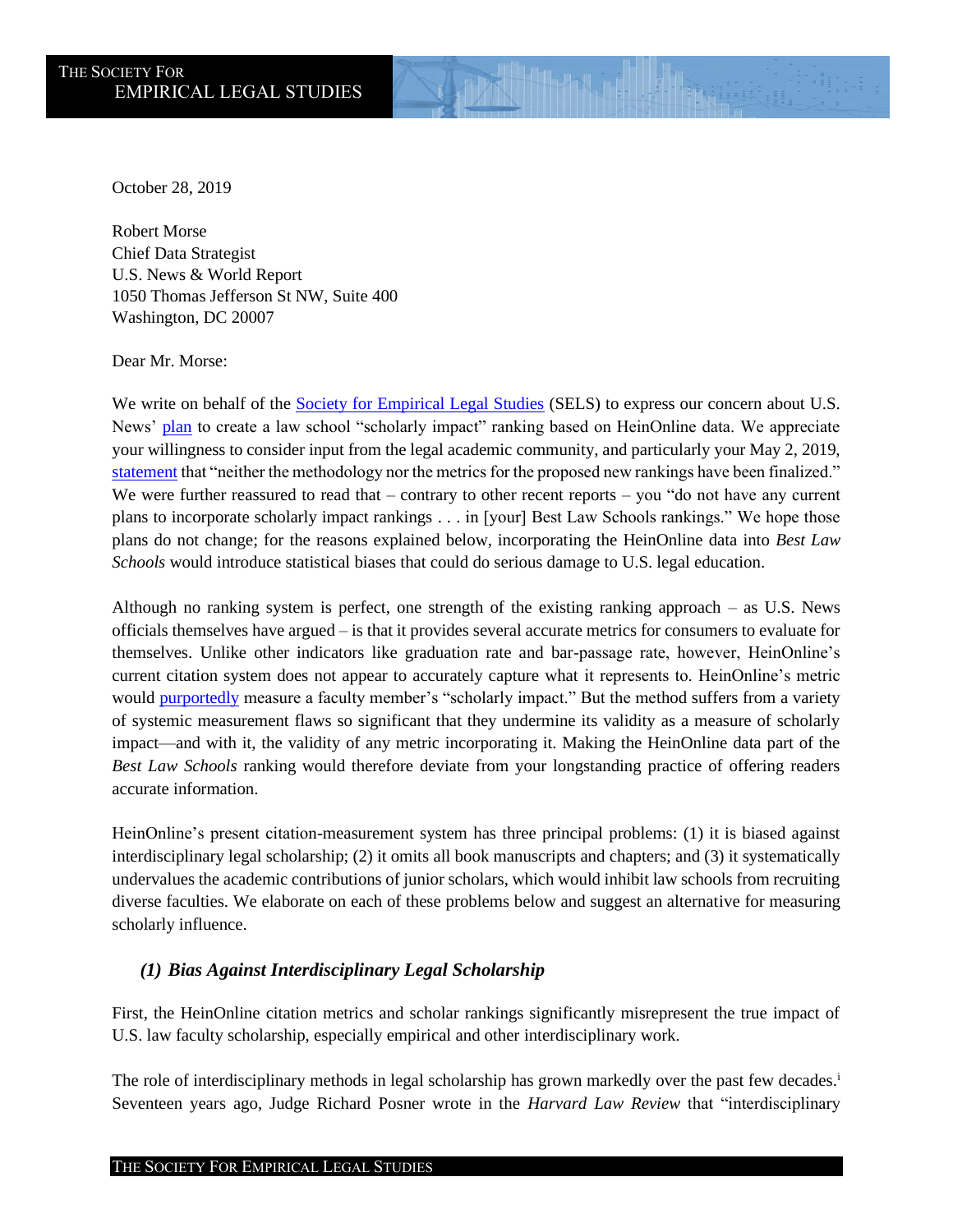scholarship [already] looms very large, and [(although "saturation" and "diminishing returns" could slow future growth)] if it continues to grow as fast as it has in the last thirty years . . . , it will come eventually to schools' research programs and student curricula. The trend toward empirical legal research in particular has enriched legal education in the United States, exposing students to a richer, more diverse set of ways to think about the law, and better preparing them for an increasingly data-driven world.<sup>iii</sup> It is also responsible for a wave of evidence-based legal scholarship, some of which has influenced real policy-making and case dominate academic law."ii Today, interdisciplinary approaches form an important component of many law outcomes.

 These several bodies of research also feature regularly in courts' decision-making. Federal courts, including the U.S. Supreme Court, now commonly rely on leading journals without "law" or "legal" in the title. Specifically, research addressing legal questions published in leading journals such as the *American Journal*  of Political Science,<sup>iv</sup> American Sociology Review,<sup>v</sup> American Political Science Review,<sup>vi</sup> Journal of Financial Economics, vii and *American Economic Review*, viii among dozens of others, are routinely read by lawyers and judges, and then quoted or cited in their briefs and judicial opinions.

 The proposed HeinOnline-based citation-ranking system is a threat to the future of this research. HeinOnline currently omits hundreds of significant venues for interdisciplinary legal scholarship that example, a 2008 article by three law professors, "What Matters in Corporate Governance?," is one of the most influential articles in the history of corporate governance law, having been cited over 3,500 times, including in law reviews and books.<sup>ix</sup> It is routinely read in U.S. law school courses. But its publication  venue, *The Review of Financial Studies*, is missing in the HeinOnline database, thereby stripping its lawengage with legal questions, including each of the five leading journals mentioned above. By way of faculty authors of professional credit for their substantial impact on legal scholarship.

 Beyond this example, we suspect that thousands of other interdisciplinary articles on subjects like financial regulation, law and economics, international law, the psychology of legal decision-making, courts and But given that law faculties themselves recognize these journals as appropriate and important forums for judging, and legal history feature prominently in law reviews, law school workshops, and law school courses. For methodological reasons, these studies are published less often in student-edited law reviews. legal scholarship, they are often given equal weight in law-faculty promotion and tenure evaluations.

 Disconcertingly, HeinOnline currently treats all of this important research as non-existent, erasing the contributions of some of the most influential interdisciplinary legal research. Factoring the HeinOnline metric into the *Best Law Schools* scholarly impact rankings would therefore not provide an accurate measure of scholarly impact, which we understand is your goal. Rather, it would punish law schools for substantially reverse the legal academy's decades of progress toward interdisciplinary diversity and the hiring and retaining scholars who work in these areas. In essence, incorporating the HeinOnline data would resulting benefits for the U.S. legal system.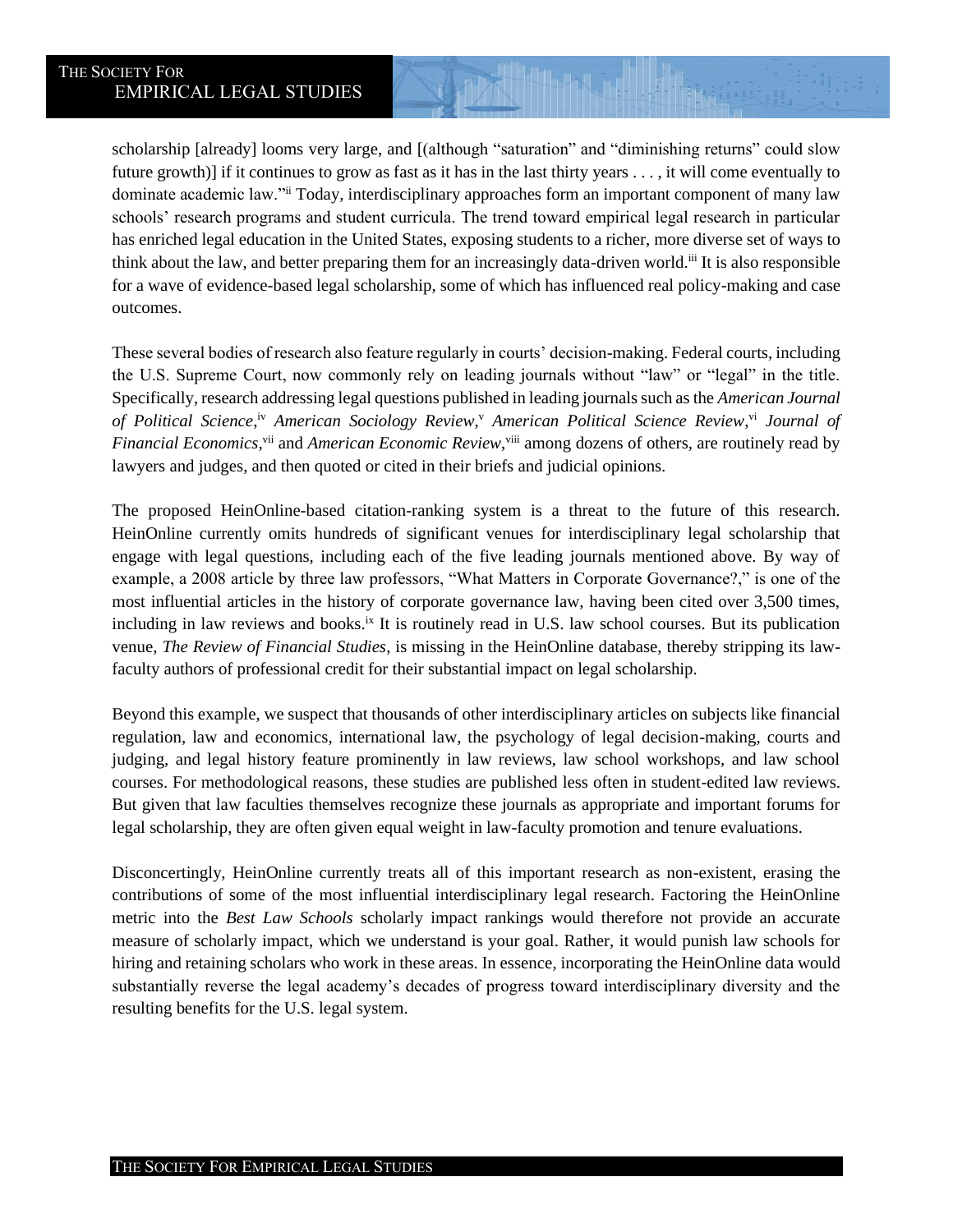## *(2) Omission of Book Manuscripts and Chapters*

 Relatedly, HeinOnline currently excludes all citations to legal scholars' law-related books and book chapters. No matter how influential their research in reality, the HeinOnline measure therefore gives law scholars who author scholarly legal manuscripts no credit for their contributions.

 For instance, one prominent U.S. legal historian has published over half a dozen legal history books and articles that have been collectively cited over 4,500 times by legal historians and others.<sup>x</sup> But because these books do not appear (or are not cited) in HeinOnline's selected list of law journals, HeinOnline ignores almost all of that impact, giving that scholar a citation count of under 25. In essence, HeinOnline's limited list of publications treats many of the country's most influential legal scholars as if they had spent their careers idle.

If these metrics were factored into *Best Law Schools*, schools would pay great costs for hiring or retaining legal scholars who publish their legal scholarship largely in books. The result could be long-term damage to venerable legal fields that are book-dominated. HeinOnline's omission of books also threatens the progress that law schools have made (and should continue to make) towards interdisciplinarity, since several areas of the humanities outside law are considered to be "book-based" disciplines, where booklength publications are the *sine qua non* of academic achievement.

## *(3) Bias Against Junior Scholars and Harm to Diverse Faculties*

 Finally, HeinOnline considers citations to all past publications, even to publications written several decades ago. Consider two legal scholars: a junior scholar who has been cited highly in the last ten years for a prolific string of recent, innovative work; and a semi-retired professor who has been cited many times academic community. Yet the HeinOnline system would likely assign a higher rank to the latter and a lower mostly for articles written decades ago. Both are undoubtedly a great asset to students, colleagues, and the rank to the former. This is true even if, as has been proposed, less recent citations were de-prioritized or omitted.

 Law faculties for many years were mostly closed to women and members of marginalized minority groups. Under a HeinOnline-driven ranking system, law schools would go to great lengths to retain faculty members in turn would reduce schools' ability to hire and tenure junior faculty members, who increasingly hail from more diverse demographic backgrounds. Simply put, using HeinOnline is bound to negatively affect these with long tenures and publication records, even those who have more recently become less productive. This groups and, therefore, to harm faculty diversity nationwide. Furthermore, a large literature suggests that as the demographic diversity of faculties declines, so too does the diversity of law students.

\* \* \*

 Skeptics may respond that these three concerns are overblown, and that law schools will not stray far from their own best judgments in making hiring and retention decisions. Recent history suggests otherwise. Soon after the *Best Law Schools* ranking's inception, law schools began to adjust their admissions and personnel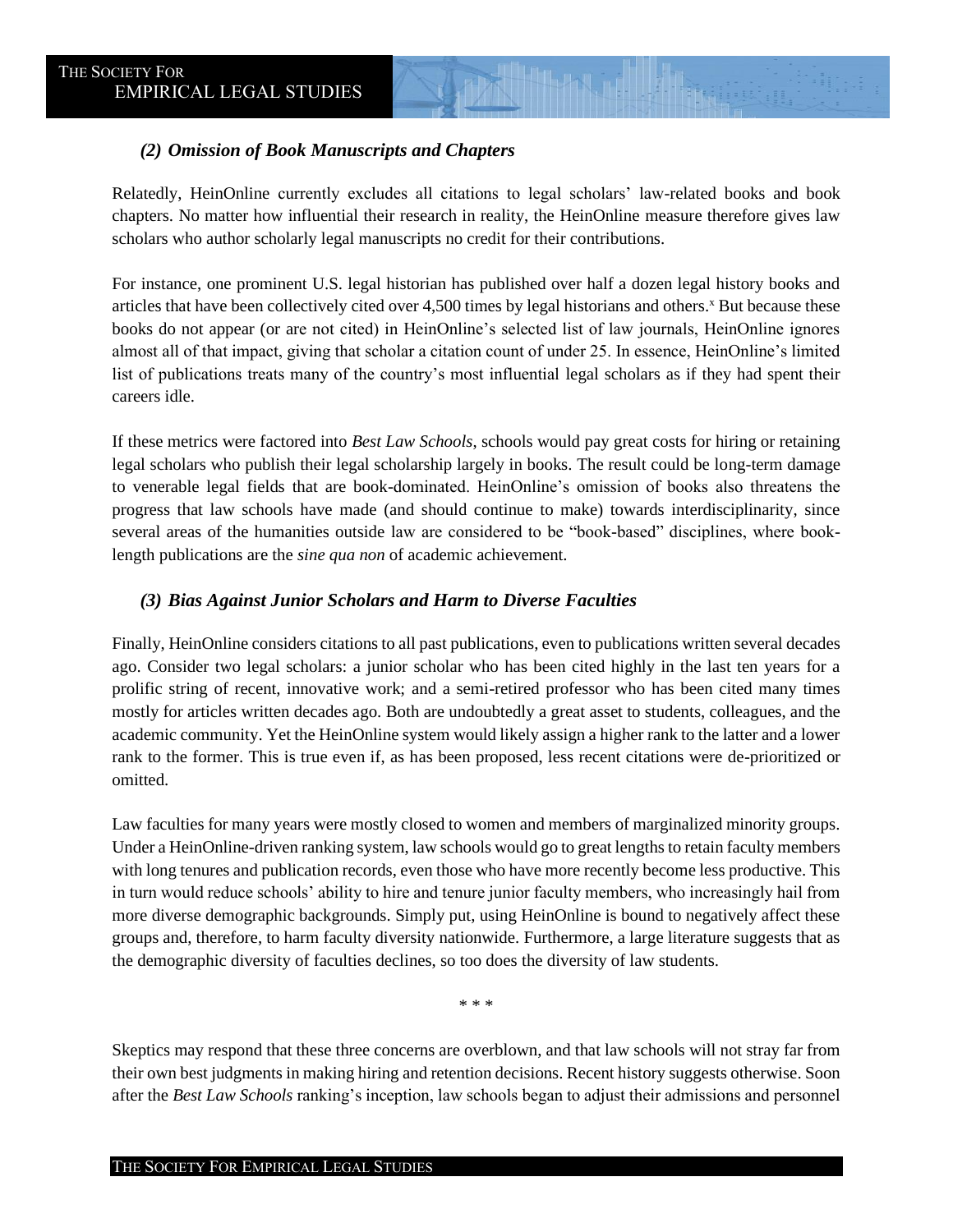<span id="page-3-0"></span>policies with an eye towards their rankings, sometimes to the detriment of legal education.<sup>xi</sup> For instance, to boost reported first-year LSAT/GPA medians, many schools started admitting fewer J.D. students in order to admit more transfers and non-J.D. students.<sup>xii</sup> And, among those admitted J.D. students, law schools increasingly prioritized high GPAs, however obtained, thereby de-emphasizing academically rigorous programs and majors where overall grades are lower.

 Were HeinOnline's citation metric to become part of *Best Law Schools*, it would likewise shape law schools' faculty hiring and retention decisions. Law schools would increasingly aim to hire or retain scholars based largely on an arbitrary criterion: their HeinOnline citation score. Conversely, schools would feel pressure to devalue those scholars with lower HeinOnline scores, even though it would often mean passing on scholars with greater promise, significant real-world research impact, or special expertise to offer students. This perverse hiring incentive would exist even assuming, as one commentator has [argued,](https://taxprof.typepad.com/taxprof_blog/2019/03/sichelman-a-defense-and-explanation-of-the-us-news-citation-ranking.html) the HeinOnline scores generally correlate reasonably well with one other citation measure.

 As quantitative social scientists, we are not afraid of being ranked. We understand and appreciate U.S. News' desire to ground its metrics in objective data. But we hope the observations above illustrate why using HeinOnline does not achieve this goal. Existing alternative metrics would serve U.S. News' goal of heightening objectivity and replicability while also addressing most or all of the concerns we've raised including books. It can also be tailored in different ways, such as giving more weight to recent publications. While Google Scholar currently contains some attribution errors, so does HeinOnline, and data scientists above. For instance, Google Scholar's [database](https://scholar.google.com/intl/en/scholar/about.html) of citations includes nearly all academic publications, are already developing ways to clean and harvest more accurate citation data from Google Scholar.

 We understand that a primary objective of U.S. News' education rankings enterprise is to serve as the go- to source for information on institutions of higher education (and, of course, to build U.S. News readership). But in order to do that, the underlying information must be valid. In this sense, our two organizations share an important mission: to help prospective students and faculty make informed choices – based on valid, well-constructed data – about their schools and careers.

We would be happy to discuss further how we can work together to accomplish that goal.

Sincerely,

The Society for Empirical Legal Studies Board of Directors